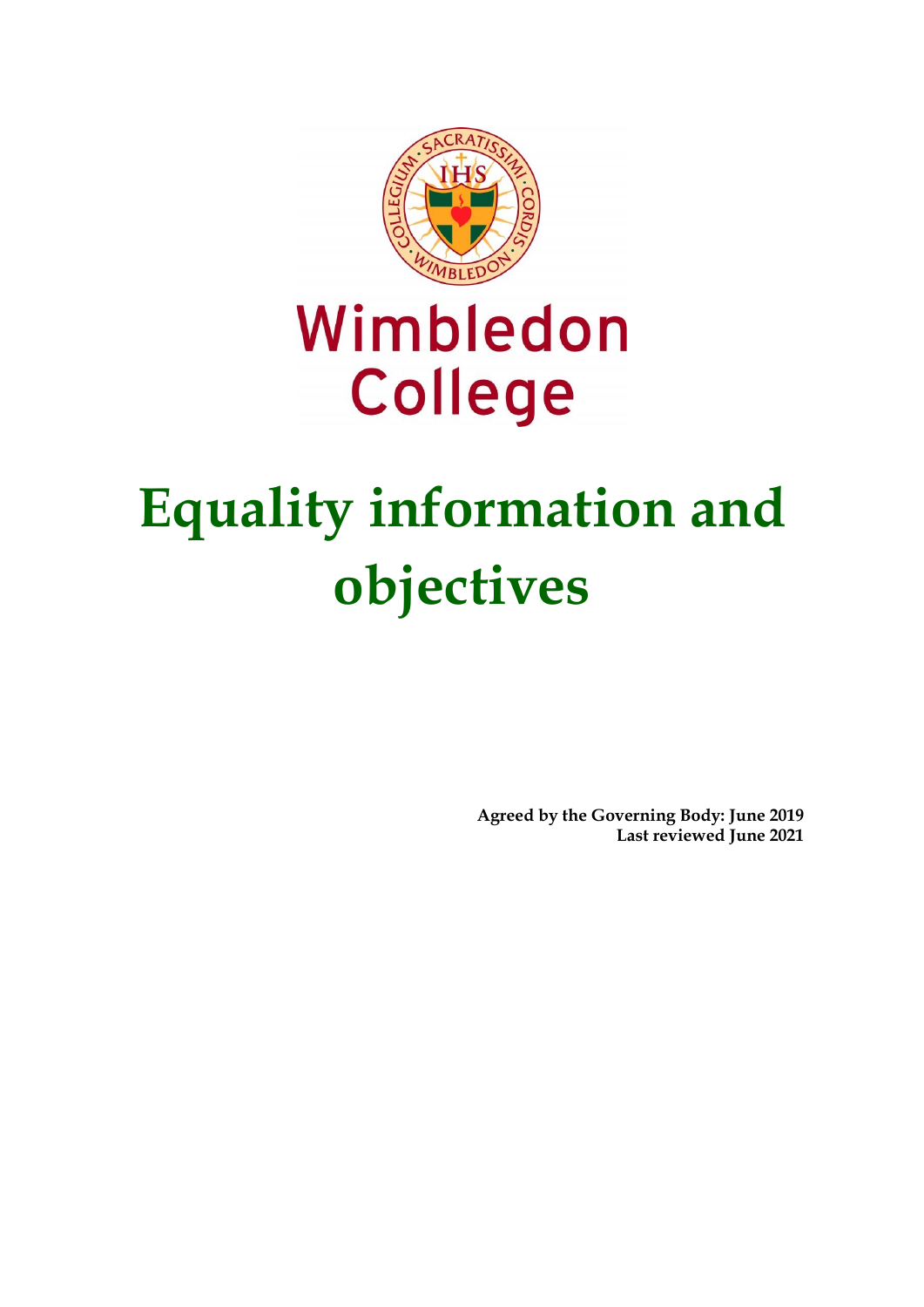### **Contents**

| 1. Jesuit Schools' Vision Statement |  |
|-------------------------------------|--|
|                                     |  |
|                                     |  |
|                                     |  |
|                                     |  |
|                                     |  |
|                                     |  |
|                                     |  |
|                                     |  |
|                                     |  |
|                                     |  |

## **1. Jesuit Schools' Vision Statement**

Wimbledon College shares the vision of all Jesuit schools in the British Province. They exist to promote improvement in living and learning to the greater glory of God and the common good.

A "vision" does not describe a goal or an aim but a way of getting there. St Ignatius used the phrase "our way of proceeding" as a sort of shorthand for the characteristic ways and means of the Jesuit tradition. In applying this to a school, the Jesuit vision statement recognises the characteristic values and practices promoted in a Jesuit school:

| Finding God in all things             | • a Jesuit school recognises that every aspect of its work can affirm the<br>goodness and presence of God                                                            |
|---------------------------------------|----------------------------------------------------------------------------------------------------------------------------------------------------------------------|
| Caring for the individual             | • a Jesuit school focuses on the all-round formation of each person                                                                                                  |
| Showing love in deeds                 | • a Jesuit school is characterised by generosity in service to others,<br>particularly where human dignity is threatened                                             |
| <b>Building a Christian Community</b> | • a Jesuit school fosters a faith commitment to Christ and prepares<br>pupils for a fuller participation in the life of Church                                       |
| Engaging with the wider world         | • a Jesuit school helps pupils to be sensitive to the strengths and<br>weaknesses in contemporary society and to witness to Christ's presence<br>in that society     |
| Encouraging excellence                | • a Jesuit school is distinguished for its academic, religious and<br>pastoral provision, through which it encourages the fullest possible<br>development of talents |
| Co-operating in Jesuit mission        | • a Jesuit school works in co-operation with other Jesuit schools and<br>ministries in the light of the apostolic and educational aims of the<br>Society of Jesus    |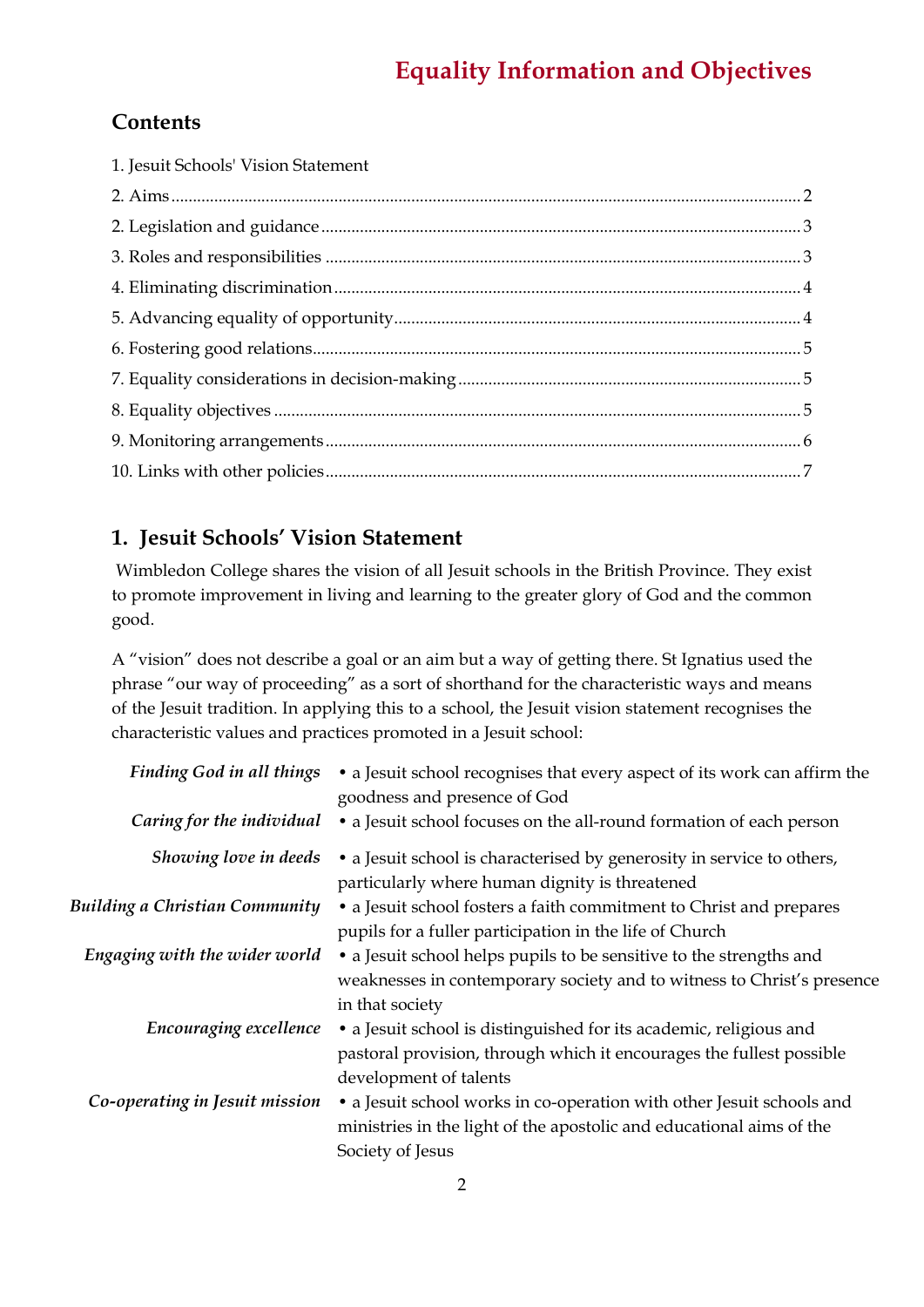To live in this way is to build the Kingdom of God. It is to engage fully with the world around us. The life and learning that is characteristic of Wimbledon College seeks to bring concretely to the Church in England a venerable and living tradition of the universal Church. It is the Jesuit ideal adapted to the circumstances of the people, place and times in which we live.

Living out this vision means that we treat all members of the school community with the dignity that they deserve and constantly strive to ensure that each individual is respected and supported in their development as unique human beings. Members of the school community are given every opportunity to develop holistically and are encouraged to engage in and take full advantage of everything that the College has to offer.

#### **2. Aims**

Wimbledon College aims to meet its obligations under the public sector equality duty by having due regard to the need to:

- Eliminate discrimination and other conduct that is prohibited by the Equality Act 2010
- Advance equality of opportunity between people who share a protected characteristic and people who do not share it
- Foster good relations across all characteristics between people who share a protected characteristic and people who do not share it

#### **3. Legislation and guidance**

This document meets the requirements under the following legislation:

- [The Equality Act 2010,](http://www.legislation.gov.uk/ukpga/2010/15/contents) which introduced the public sector equality duty and protects people from discrimination
- [The Equality Act 2010 \(Specific Duties\) Regulations 2011,](http://www.legislation.gov.uk/uksi/2011/2260/contents/made) which require schools to publish information to demonstrate how they are complying with the public sector equality duty and to publish equality objectives

This document is also based on Department for Education (DfE) guidance: [The Equality Act](https://www.gov.uk/government/uploads/system/uploads/attachment_data/file/315587/Equality_Act_Advice_Final.pdf)  [2010 and schools.](https://www.gov.uk/government/uploads/system/uploads/attachment_data/file/315587/Equality_Act_Advice_Final.pdf) 

#### **4. Roles and responsibilities**

The governing board will:

- Ensure that the equality information and objectives as set out in this statement are published and communicated throughout the school, including to staff, pupils and parents, and that they are reviewed and updated at least once every four years
- Delegate responsibility for monitoring the achievement of the objectives on a daily basis to the Head Master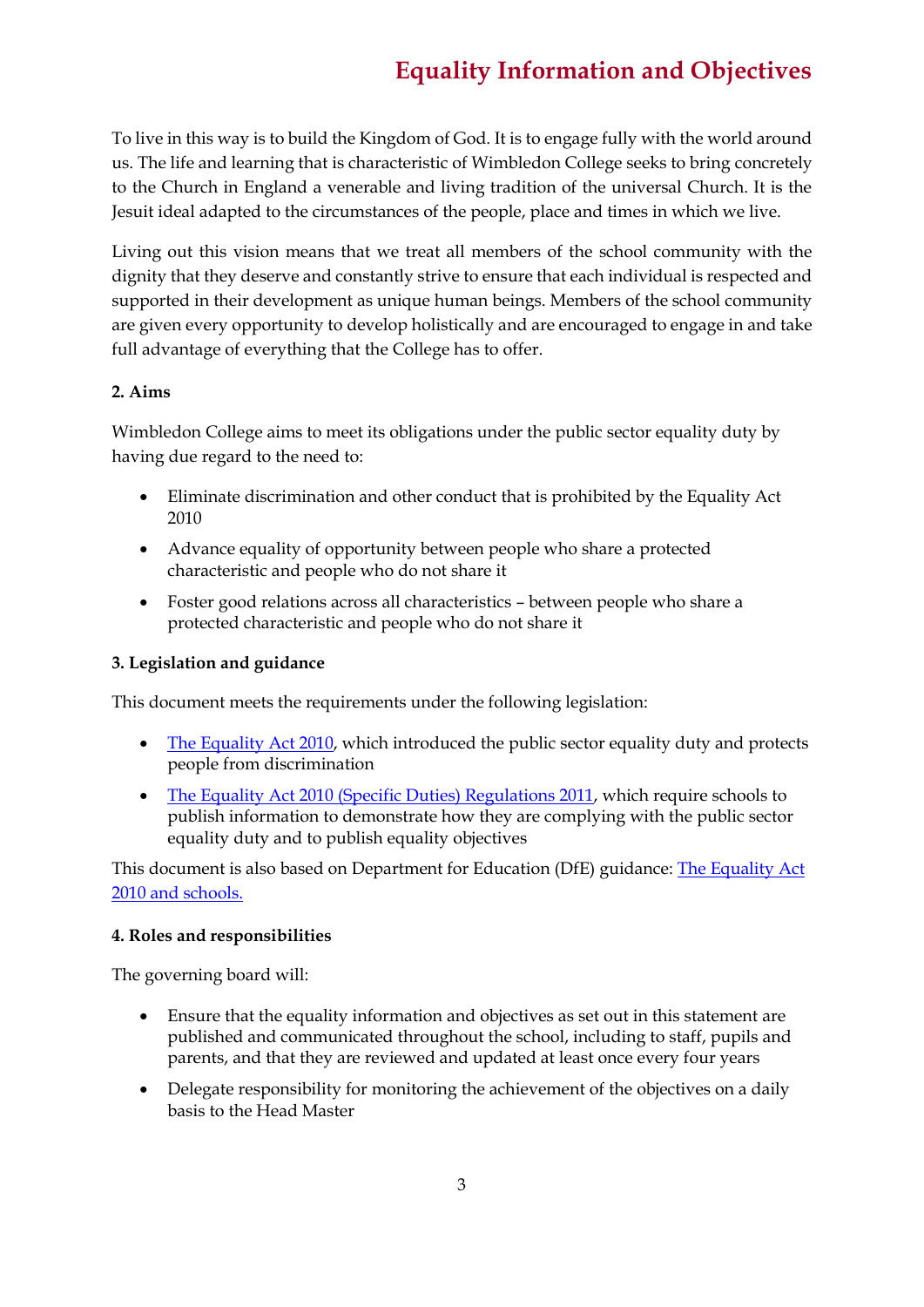The Head Master will:

- Promote knowledge and understanding of the equality objectives amongst staff and pupils
- Monitor success in achieving the objectives and report back to governors

All school staff are expected to have regard to this document and to work to achieve the objectives as set out in section 9.

#### **5. Eliminating discrimination**

The school is aware of its obligations under the Equality Act 2010 and complies with nondiscrimination provisions.

Where relevant, our policies include reference to the importance of avoiding discrimination and other prohibited conduct.

Staff and governors are regularly reminded of their responsibilities under the Equality Act, for example during meetings. Where this has been discussed during a meeting it is recorded in the meeting minutes.

New staff receive training on the Equality Act as part of their induction, and all staff receive refresher training every [September].

#### **6. Advancing equality of opportunity**

As set out in the DfE guidance on the Equality Act, the school aims to advance equality of opportunity by:

- Removing or minimising disadvantages suffered by people which are connected to a particular characteristic they have
- Taking steps to meet the particular needs of people who have a particular characteristic
- Encouraging people who have a particular characteristic to participate fully in any activities

In fulfilling this aspect of the duty, the school will:

- Publish attainment data each academic year showing how pupils with different characteristics are performing
- Analyse the above data to determine strengths and areas for improvement and implement actions in response.
- Make evidence available identifying improvements for specific groups (e.g. declines in incidents of homophobic or transphobic bullying)
- Publish further data about any issues associated with particular protected characteristics, identifying any issues which could affect our own pupils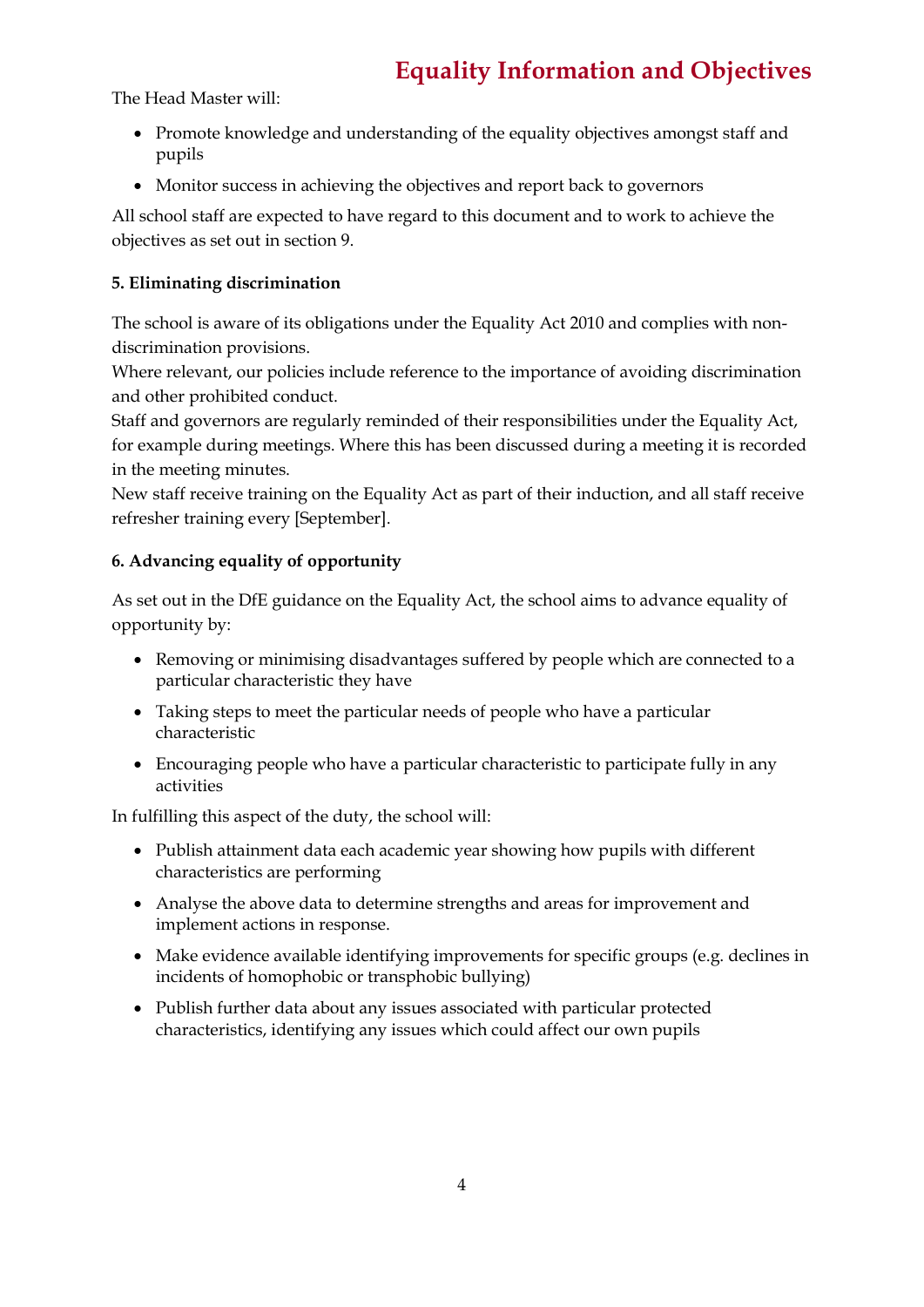#### **7. Fostering good relations**

The school aims to foster good relations between those who share a protected characteristic and those who do not share it by:

- Promoting tolerance, friendship and understanding of a range of religions and cultures through different aspects of our curriculum. This includes teaching in RE, citizenship and personal, social, health and economic (PSHE) education, but also activities in other curriculum areas. For example, as part of teaching and learning in English/reading, pupils will be introduced to literature from a range of cultures
- Holding assemblies dealing with relevant issues. Pupils will be encouraged to take a lead in such assemblies and we will also invite external speakers to contribute
- Working with our local community. This includes inviting leaders of local faith groups to speak at assemblies, and organising school trips and activities based around the local community
- Encouraging and implementing initiatives to deal with tensions between different groups of pupils within the school. For example, our school council has representatives from different year groups and is formed of pupils from a range of backgrounds. All pupils are encouraged to participate in the school's activities, such as sports clubs. We also work with parents to promote knowledge and understanding of different cultures

#### **8. Equality considerations in decision-making**

The school ensures it has due regard to equality considerations whenever significant decisions are made and always considers the impact of these decisions on particular groups.

#### **9. Equality objectives**

#### *Objective 1:*

*Make all reasonable adjustments to ensure that all pupils, staff, parents and visitors have access to the school and all activities*

#### **Why we have chosen this objective:**

To increase fair access to opportunities for enrichment, leadership and personal growth and development. Thus reducing inequalities in attainment throughout the school, particularly any inequalities relating to the protected characteristics listed in the Equalities Act.

#### **To achieve this objective we plan to:**

Review current provision and ensure that both the curriculum and wider school experience is fully accessible. Audit the involvement of all groups with protected characteristics in the whole life of the school and develop necessary strategies to address any identified issues. Promote access to third level education for all groups.

#### **Progress we are making towards this objective:**

Pupils have full access to the whole curriculum and procedures have been put in place to facilitate access to all curriculum related trips, included residentials, for pupils with protected characteristics.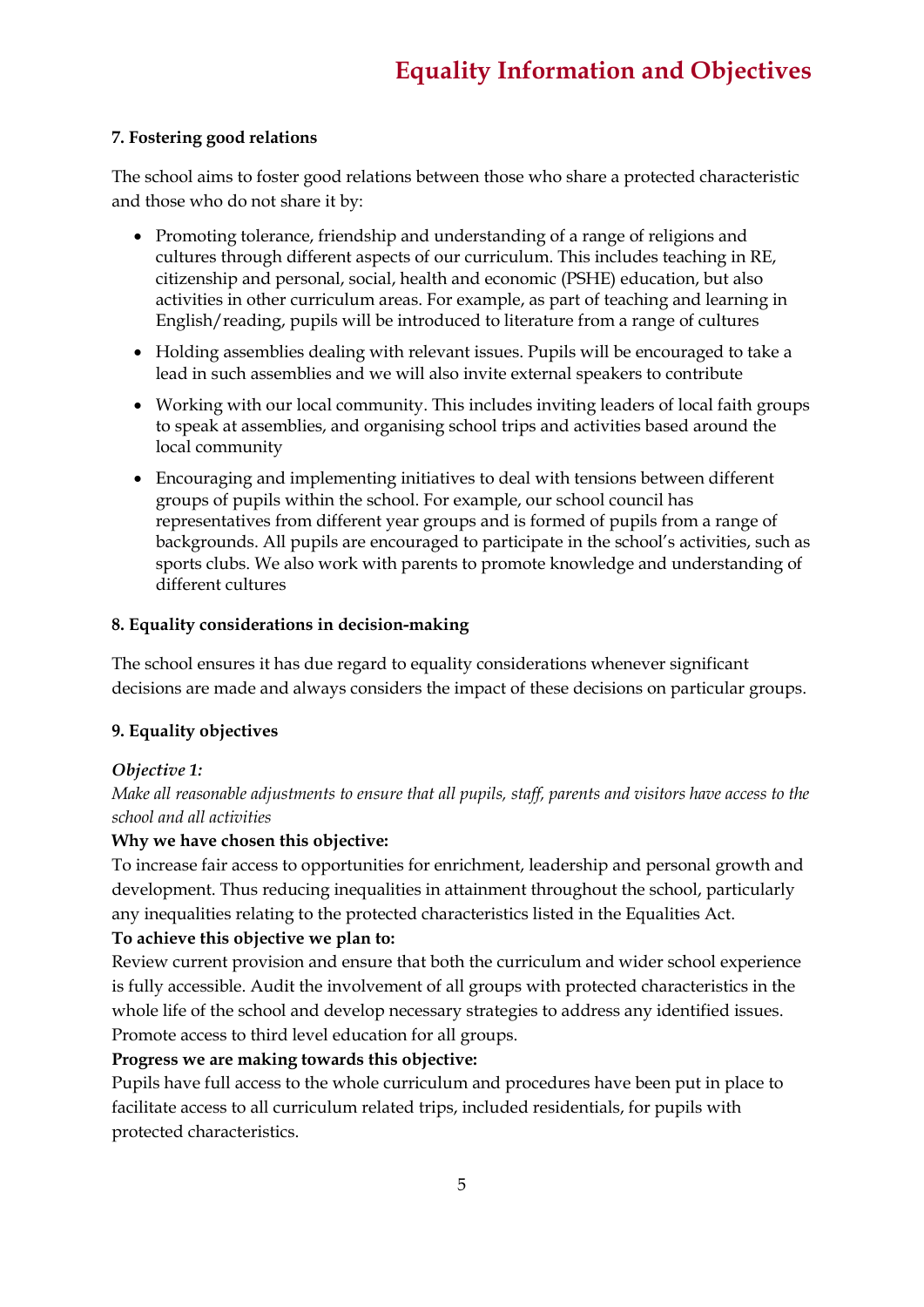During lockdown we have ensured that all pupils have access to computers and the internet through the use of Government schemes and through purchasing additional machines from school resources.

Support for pupils who were not engaging during lockdown were put in place including regular contact with pupils and supporting pupils in school

#### *Objective 2:*

*Train all members of staff and governors involved in recruitment and selection on equal opportunities and non-discrimination by Autumn half term of the next academic year. Training evaluation data will show that 100% of those attending have a good understanding of the legal requirements.*

#### **Why we have chosen this objective:**

To ensure that our recruitment processes provide equal opportunities for all groups at all stages of the application and interview process

#### **To achieve this objective we plan to:**

Identify all staff involved in recruitment throughout the school and schedule training for these staff on equal opportunities and non-discrimination, by October half term

#### **Progress we are making towards this objective:**

Key staff have been identified and have received training of equal opportunities and nondiscrimination. Training for additional members of staff is required in light of personnel changes for the beginning of 2021/22.

#### **Objective 3**

*Strive to ensure that the attendance of all groups of students are brought closely in line with the school target attendance figures*

#### **Why we have chosen this objective:**

To remove potential barriers to progress and future opportunities for all groups by bringing their attendance into line with school target figures. Enabling them greater access to learning opportunities.

#### **To achieve this objective we plan to:**

Identify patterns of poor attendance by groups and monitor regularly through Heads of Line; work closely with families and where appropriate, external agencies to provide the necessary support for pupils and families; clarify our expectations with parents through information evenings/presentations

#### **Progress we are making towards this objective:**

Attendance data has been impacted by lockdown and self-isolation. Heads of Line have been working closely with identified pupils and their families and where necessary with the EWS. Parents were reminded at Parent Information Evenings at the start of the academic year of the importance of high attendance.

#### **10. Monitoring arrangements**

The Head Master will update the equality information we publish, [described in sections 5-8 above], at least every year.